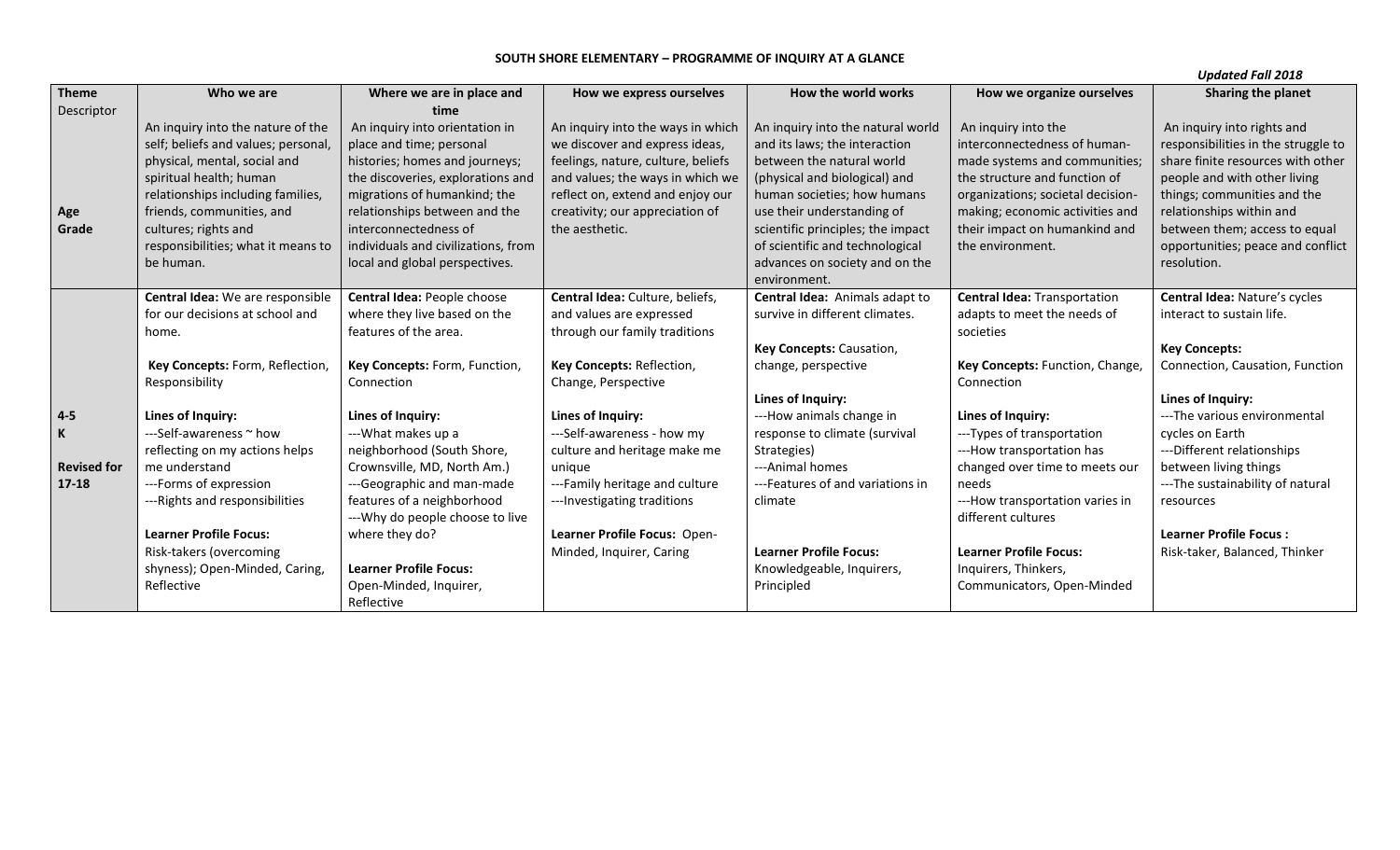|                                  | Central Idea: What we believe is<br>a part of who we are.                                                                                                                                                                                                                                                                                                              | <b>Central Idea: Past discoveries</b><br>influence present day                                                                                                                                                                                                                                                                                                 | <b>Central Idea: Culture connects</b><br>people through shared beliefs,<br>traditions, and experiences.                                                                                                                                                                                                                        | Central Idea: Humans use<br>patterns to understand (make<br>sense of) their world.                                                                                                                                                                                                                                                                               | <b>Central Idea:</b> Community needs<br>are met through goods and<br>services.                                                                                                                                                                                                                                                           | Central Idea: All living things are<br>connected by the traits they<br>share.                                                                                                                                                                                                                                                                                                              |
|----------------------------------|------------------------------------------------------------------------------------------------------------------------------------------------------------------------------------------------------------------------------------------------------------------------------------------------------------------------------------------------------------------------|----------------------------------------------------------------------------------------------------------------------------------------------------------------------------------------------------------------------------------------------------------------------------------------------------------------------------------------------------------------|--------------------------------------------------------------------------------------------------------------------------------------------------------------------------------------------------------------------------------------------------------------------------------------------------------------------------------|------------------------------------------------------------------------------------------------------------------------------------------------------------------------------------------------------------------------------------------------------------------------------------------------------------------------------------------------------------------|------------------------------------------------------------------------------------------------------------------------------------------------------------------------------------------------------------------------------------------------------------------------------------------------------------------------------------------|--------------------------------------------------------------------------------------------------------------------------------------------------------------------------------------------------------------------------------------------------------------------------------------------------------------------------------------------------------------------------------------------|
| $6-7$<br>$1st$ Grade             | Key Concepts: Responsibility,<br>Reflection, Causation<br>Lines of Inquiry:<br>--- What we believe<br>---How believes influence the<br>way we behave<br>---Location impacts human<br>activity<br><b>Learner Profile Focus:</b><br>Balanced, Thinker, Caring                                                                                                            | <b>Key Concepts:</b><br>Reflection, Perspective, Change<br>Lines of Inquiry:<br>---Personal histories<br>---Need for change<br>---Technology's role in daily lives<br><b>Learner Profile Focus:</b><br>Principled, Balanced, Risk-Taker                                                                                                                        | <b>Key Concepts:</b><br>Connection, Perspective, Form<br>Lines of Inquiry:<br>Geography<br>Daily life<br>Expression<br><b>Learner Profile Focus:</b><br>Thinker, Knowledgeable,<br>Reflective                                                                                                                                  | <b>Key Concepts:</b><br>Function, Causation, Form<br>Lines of Inquiry:<br>---Patterns in our daily lives<br>---Patterns in sound and light<br>---Patterns in the motion of the<br>sun, moon, and stars<br><b>Learner Profile Focus:</b><br>Caring, Open-Minded, Risk-Taker                                                                                       | <b>Key Concepts:</b><br>Function, Responsibility,<br>Perspective<br>Lines of Inquiry:<br>The local economy<br>Needs and wants<br>Goods and services<br>$\bullet$<br><b>Learner Profile Focus:</b><br>Knowledgeable, Principled, Risk-<br>Taker                                                                                           | <b>Key Concepts:</b><br>Form, Connection, Change<br>Lines of Inquiry:<br>---Family Life<br>---Animal Adaptations<br>---Environment<br><b>Learner Profile Focus:</b><br>Communicators, Open-Minded,<br>Principled                                                                                                                                                                           |
| $7 - 8$<br>2 <sup>nd</sup> Grade | Central Idea: Heroic figures have<br>an impact on life today.<br>Key Concepts: Causation,<br>Connection, Reflection<br>Lines of Inquiry:<br>Characteristics of a hero and<br>importance of their actions<br>How heroes from past have<br>made a difference<br>How I make a difference<br><b>Learner Profile Focus: Risk</b><br>takers, communicators,<br>Knowledgeable | Central Idea: Relationships have<br>an impact on communities and<br>cultures.<br>Key Concepts: Connection,<br>Perspective, Reflection<br>Lines of Inquiry:<br>Different kinds of<br>relationships<br>Beliefs and values shape<br>$\bullet$<br>relationships<br>Family structures around the<br>world<br>Learner Profile Focus: Caring,<br>reflective, thinkers | Central Idea: Many factors<br>contribute to expression.<br>Key Concepts: Perspective,<br>Function, Reflection<br>Lines of Inquiry:<br>Types of<br>Communication<br>Self-expression<br>$\bullet$<br>Ways culture/tradition<br>influence expression<br><b>Learner Profile Focus:</b><br>Open-Minded, Communicator,<br>Risk-Taker | Central Idea: Changes in matter<br>impact the Earth and how we<br>live.<br><b>Key Concepts:</b><br>Change, Form, Causation<br>Lines of Inquiry:<br>Earth events can transform<br>the shape of the land<br>Landforms and bodies of<br>$\bullet$<br>water locally<br>Changes in states of matter<br><b>Learner Profile Focus:</b><br>Inquirer, thinker, reflective | Central Idea: People work in<br>teams to maintain systems for<br>safety and order.<br>Key Concepts: Responsibility,<br>causation, function<br>Lines of Inquiry:<br>Safety and order<br>Safety and order in our<br>country and world<br>• Teamwork and its benefits<br>Learner Profile Focus: Open-<br>minded, communicator,<br>inquirers | Central Idea: The Earth has a<br>limited amount of water, but it is<br>essential to life.<br><b>Key Concepts:</b><br>Responsibility, Causation,<br>Connection<br>Lines of Inquiry:<br>Water cycle<br>$\bullet$<br>Water as a natural resource<br>$\bullet$<br>Water protection and<br>$\bullet$<br>conservation<br><b>Learner Profile Focus:</b><br>Knowledgeable, Inquirer,<br>Reflective |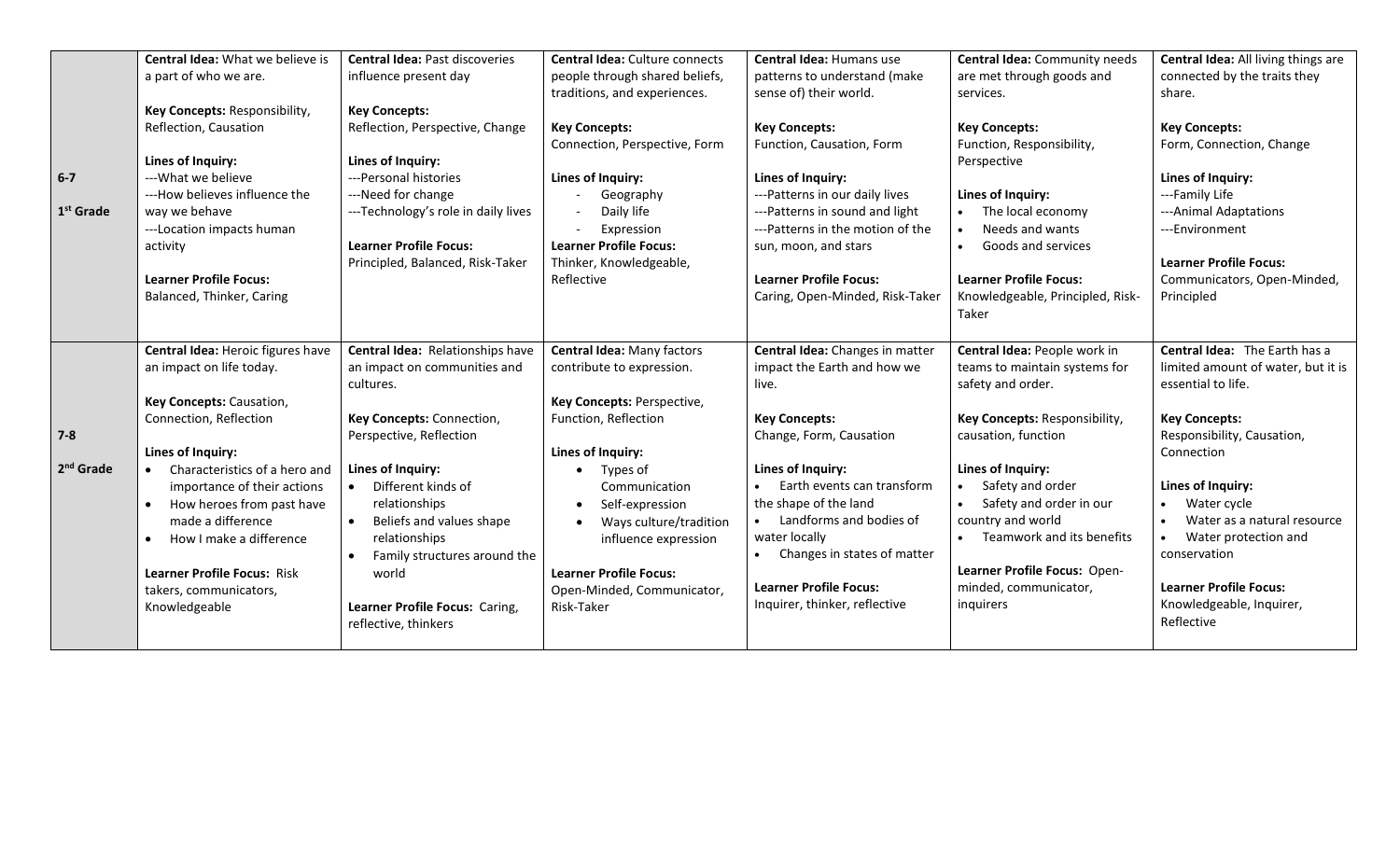| $8 - 9$               | Central Idea: The function of a      | <b>Central Idea:</b>                                   | Central Idea: Cultural values are | Central Idea: Understanding                                 | <b>Central Idea:</b> Citizens have a               | <b>Central Idea: All actions directly</b> |  |  |  |  |  |  |
|-----------------------|--------------------------------------|--------------------------------------------------------|-----------------------------------|-------------------------------------------------------------|----------------------------------------------------|-------------------------------------------|--|--|--|--|--|--|
|                       | community is dependent upon          | An individual's impact can                             | shared through artistic           | patterns helps us to make sense                             | voice in democratic decision                       | affect the health of our planet           |  |  |  |  |  |  |
| 3rd Grade             | the actions of its members           | transcend place and time.                              | expression.                       | of our world.                                               | making                                             |                                           |  |  |  |  |  |  |
|                       |                                      |                                                        |                                   |                                                             |                                                    | Key Concepts: Causation,                  |  |  |  |  |  |  |
|                       | Key Concepts: Responsibility,        | <b>Key Concepts:</b>                                   | <b>Key Concepts:</b>              | <b>Key Concepts:</b>                                        | Key Concepts: Form,                                | Change, Connection                        |  |  |  |  |  |  |
|                       | Function, Reflection                 | Responsibility, reflection,                            | Perspective, Connection, Form     | Causation, Form, Responsibility                             | Perspective, Change                                |                                           |  |  |  |  |  |  |
|                       |                                      | connection                                             |                                   |                                                             |                                                    | Lines of Inquiry:                         |  |  |  |  |  |  |
|                       | Lines of Inquiry:                    |                                                        | Lines of Inquiry:                 | Lines of Inquiry:                                           | Lines of Inquiry:                                  | Environmental issues                      |  |  |  |  |  |  |
|                       | The structure of a<br>$\bullet$      | Lines of Inquiry:                                      | -Personal values and beliefs      | Patterns in the natural                                     | • The structure of                                 | Actions that changes                      |  |  |  |  |  |  |
|                       | community                            | Individuals modify and                                 | -Cultural values and acceptance   | world                                                       | democratic government                              | the environment                           |  |  |  |  |  |  |
|                       | Communicating the rules of           | change their                                           | of differences                    | The effect of extreme                                       | Communicating with                                 | Personal impact on the                    |  |  |  |  |  |  |
|                       | our community                        | environment                                            | -Expression of values             | weather                                                     | those you disagree with                            | environment                               |  |  |  |  |  |  |
|                       | The responsibilities of<br>$\bullet$ | Individuals use personal                               |                                   | How we make decisions                                       | Creating change in a                               |                                           |  |  |  |  |  |  |
|                       | community stakeholders               | experiences to shape                                   | <b>Learner Profile Focus:</b>     |                                                             | community through                                  | <b>Learner Profile Focus:</b>             |  |  |  |  |  |  |
|                       |                                      | future actions                                         | Balanced, Principled, Open-       | <b>Learner Profile Focus:</b>                               | action                                             | Inquirers, Thinkers,                      |  |  |  |  |  |  |
|                       | Learner Profile Focus: Principled,   | Individual impact on                                   | Minded                            | Reflective, Thinkers, Balanced                              |                                                    | Communicator                              |  |  |  |  |  |  |
|                       | Communicators, Knowledgeable         | others                                                 |                                   |                                                             | <b>Learner Profile Focus:</b>                      |                                           |  |  |  |  |  |  |
|                       |                                      |                                                        |                                   |                                                             | Caring, Balanced, Open-minded                      |                                           |  |  |  |  |  |  |
|                       |                                      | <b>Learner Profile Focus:</b>                          |                                   |                                                             |                                                    |                                           |  |  |  |  |  |  |
|                       |                                      | Knowledgeable, Risk Taker,                             |                                   |                                                             |                                                    |                                           |  |  |  |  |  |  |
|                       |                                      | Communicator                                           |                                   |                                                             |                                                    |                                           |  |  |  |  |  |  |
| $9 - 10$              | <b>Central Idea: Exploration</b>     | Central Idea: Societies grow and                       | Central Idea: History and culture | Central Idea: Natural laws and                              | Central Idea: Human-made                           | Central Idea: Organisms affect            |  |  |  |  |  |  |
|                       |                                      |                                                        |                                   |                                                             |                                                    |                                           |  |  |  |  |  |  |
|                       | impacts culture                      | change based on the needs of a                         | are preserved in a variety of     | phenomena impact our Earth                                  | systems shape daily life.                          | and interact with each other.             |  |  |  |  |  |  |
| 4 <sup>th</sup> Grade |                                      | population.                                            | ways.                             |                                                             |                                                    |                                           |  |  |  |  |  |  |
|                       | Key Concepts: Responsibility,        |                                                        |                                   | Key Concepts: Form,                                         |                                                    | <b>Key Concepts:</b>                      |  |  |  |  |  |  |
|                       | Reflection, Function                 | Key Concepts: Perspective,                             | <b>Key Concepts:</b>              | Connection, Change                                          | <b>Key Concepts:</b>                               | Change, Connection, Reflection            |  |  |  |  |  |  |
|                       |                                      | <b>Connection Causation</b>                            | Perspective, Causation,           |                                                             | Form, Function, Causation                          |                                           |  |  |  |  |  |  |
|                       | Lines of Inquiry:                    |                                                        | Reflection                        | Lines of Inquiry:                                           |                                                    | Lines of Inquiry:                         |  |  |  |  |  |  |
|                       | -Discovery through inquiry           | Lines of Inquiry:                                      |                                   | -The properties of matter, heat,                            | Lines of Inquiry:<br>-- The structure of a circuit | -Interactions in a community              |  |  |  |  |  |  |
|                       | -Geography shapes                    | -A case study of the role                              | Lines of Inquiry:                 | and waves                                                   | -The purpose of a structured                       | -The basic needs of organisms             |  |  |  |  |  |  |
|                       | community development.               | Maryland played in post-                               | - Expressing and interpreting     | -The cause and impact of                                    | government and economic                            | -Systems that help animals                |  |  |  |  |  |  |
|                       | -The impact of conflicts in          | Revolutionary America                                  | history and culture               | Earthquakes                                                 | systems                                            | survive                                   |  |  |  |  |  |  |
|                       | relationships.                       | -The organization and purpose of                       | -Artistic, verbal, and written    | -How rocks change over time<br>-How we use fossils to learn | -The ways in which choices and                     |                                           |  |  |  |  |  |  |
|                       |                                      | state government.<br>-The most impactful industries in | expression to preserve history    | about natural history                                       | power struggles impact citizens                    |                                           |  |  |  |  |  |  |
|                       | <b>Learner Profile Focus:</b>        | Maryland                                               | -Communicating personal and       |                                                             | (viewpoints/conflict/ethical                       | <b>Learner Profile Focus:</b>             |  |  |  |  |  |  |
|                       | Inquirer, Reflective, Principled     | -Problem solving with                                  | global histories                  | <b>Learner Profile Focus:</b>                               | issues)                                            | Knowledgeable, Inquirer, Caring           |  |  |  |  |  |  |
|                       |                                      | engineering and design                                 |                                   | Risk-taker, Thinker, Principled                             |                                                    |                                           |  |  |  |  |  |  |
|                       |                                      |                                                        | <b>Learner Profile Focus:</b>     |                                                             | <b>Learner Profile Focus:</b>                      |                                           |  |  |  |  |  |  |
|                       |                                      | <b>Learner Profile Focus:</b>                          | Communicators, Reflective,        |                                                             | Balanced, Knowledgeable, Open-                     |                                           |  |  |  |  |  |  |
|                       |                                      | Reflective, Open Minded,<br>Thinker                    | Knowledgeable                     |                                                             | minded                                             |                                           |  |  |  |  |  |  |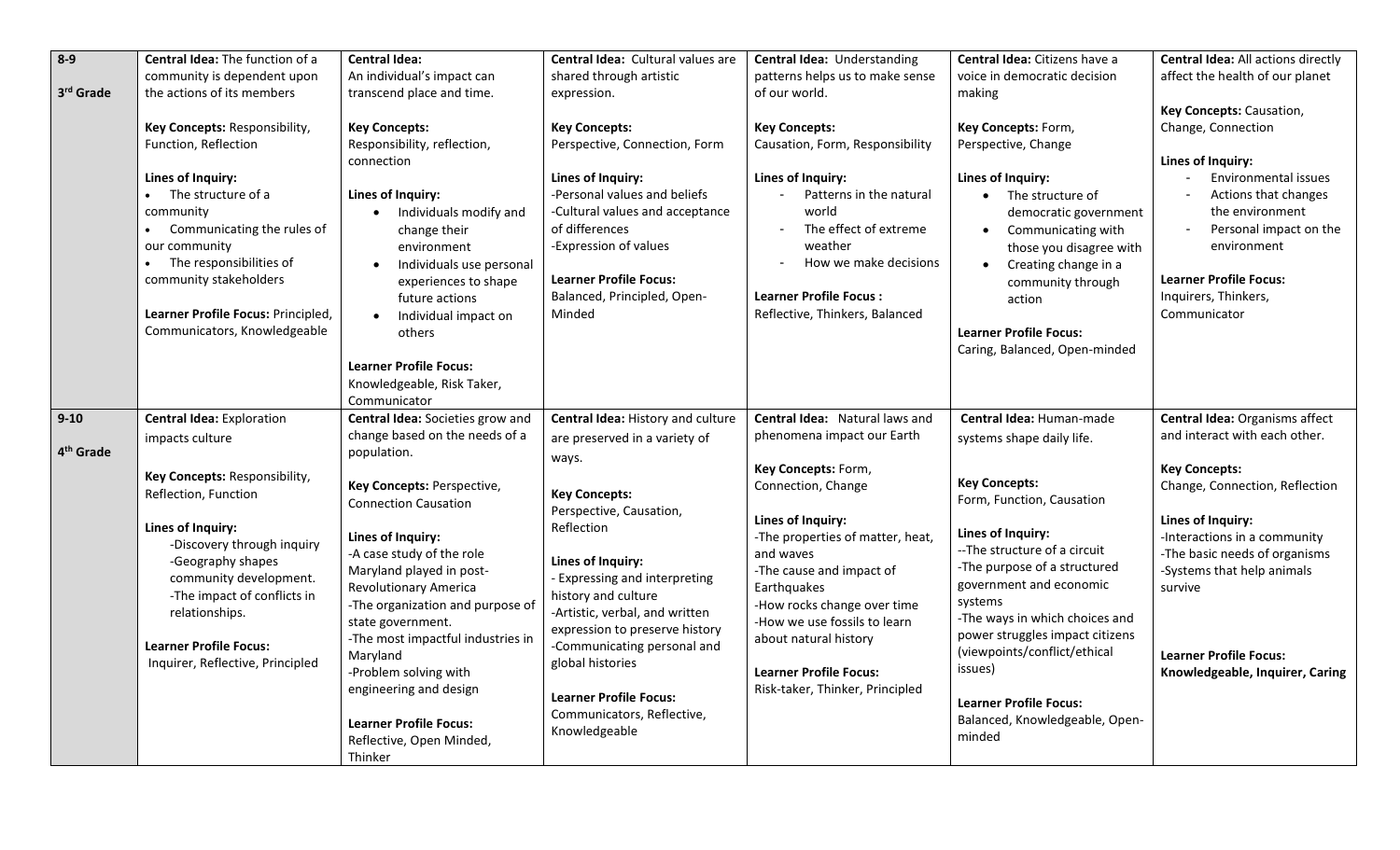| Theme                              | Who We Are                                                                                                                                                                                                                                                                                                                                                                                                            | Where We Are in Place and<br>Time                                                                                                                                                                                                                                                                                                 | <b>How We Express Ourselves</b>                                                                                                                                                                                                                                                                                                                 | <b>How the World Works</b>                                                                                                                                                                                                                                                                                                                                                | <b>How We Organize Ourselves</b>                                                                                                                                                                                                                                                                                                                                             | <b>Sharing the Planet</b>                                                                                                                                                                                                                                                                                                                                                                                 |
|------------------------------------|-----------------------------------------------------------------------------------------------------------------------------------------------------------------------------------------------------------------------------------------------------------------------------------------------------------------------------------------------------------------------------------------------------------------------|-----------------------------------------------------------------------------------------------------------------------------------------------------------------------------------------------------------------------------------------------------------------------------------------------------------------------------------|-------------------------------------------------------------------------------------------------------------------------------------------------------------------------------------------------------------------------------------------------------------------------------------------------------------------------------------------------|---------------------------------------------------------------------------------------------------------------------------------------------------------------------------------------------------------------------------------------------------------------------------------------------------------------------------------------------------------------------------|------------------------------------------------------------------------------------------------------------------------------------------------------------------------------------------------------------------------------------------------------------------------------------------------------------------------------------------------------------------------------|-----------------------------------------------------------------------------------------------------------------------------------------------------------------------------------------------------------------------------------------------------------------------------------------------------------------------------------------------------------------------------------------------------------|
| $10 - 11$<br>5 <sup>th</sup> Grade | <b>Central Idea:</b> Social change<br>occurs during times of war and<br>times of peace<br>Key Concepts: Causation,<br>Perspective, Change<br>Lines of Inquiry:<br>• Revolutions (political, civil<br>rights, social media, scientific,<br>economic)<br>• Factors that lead to change<br>• Role of beliefs and values in<br>social change<br><b>Learner Profile Focus:</b><br>Reflective, Open-minded,<br>Communicator | Central Idea: Changes to society<br>can be based on exploration<br>and/or colonization<br>Key Concepts: Causation,<br>Change, Connection<br>Lines of Inquiry:<br>Why we explore<br>Why we colonize<br>The effects of<br>exploration and<br>colonization<br><b>Learner Profile Focus:</b><br>Communicator, Reflective,<br>Inquirer | <b>Central Idea: Expression allows</b><br>the expansion of creative<br>thinking<br>**EXHIBITION**<br>Key Concepts: Form,<br>Responsibility, Perspective<br>Lines of Inquiry:<br>The various forms of art<br>Self-expression<br>$\bullet$<br>Responding to the arts<br><b>Learner Profile Focus: Risk-Risk</b><br>Taker, Open-Minded, Principled | <b>Central Idea:</b> An inquiry into<br>physical properties and states of<br>matter<br>Key Concepts: Change,<br>Connection, Function<br>Lines of Inquiry:<br>Interrelationship of<br>matter's properties and<br>how it is used<br><b>Gravitational force</b><br>Chemical and physical<br>changes<br><b>Learner Profile Focus:</b><br>Communicators, Thinkers,<br>Balanced | Central Idea: Through conflict<br>and compromise people can<br>create a sustainable<br>government.<br><b>Key Concepts:</b><br>Perspective, Reflection,<br>Connection<br>Lines of Inquiry:<br>Modern government<br>systems<br>Documents that<br>governments are based upon<br>Process of compromise<br><b>Learner Profile Focus:</b><br>Communicator, Reflective,<br>Inquirer | Central Idea: Energy cycles<br>through and between living<br>systems and the environment<br>Key Concepts: Responsibility,<br>Change, Function<br>Lines of Inquiry:<br>Producers in an<br>ecosystem<br>Movement of matter<br>among plants, animals,<br>decomposers, and the<br>environment.<br>Impact of human<br>consumption on Earth<br><b>Learner Profile Focus:</b><br>Knowledgeable, Balanced, Caring |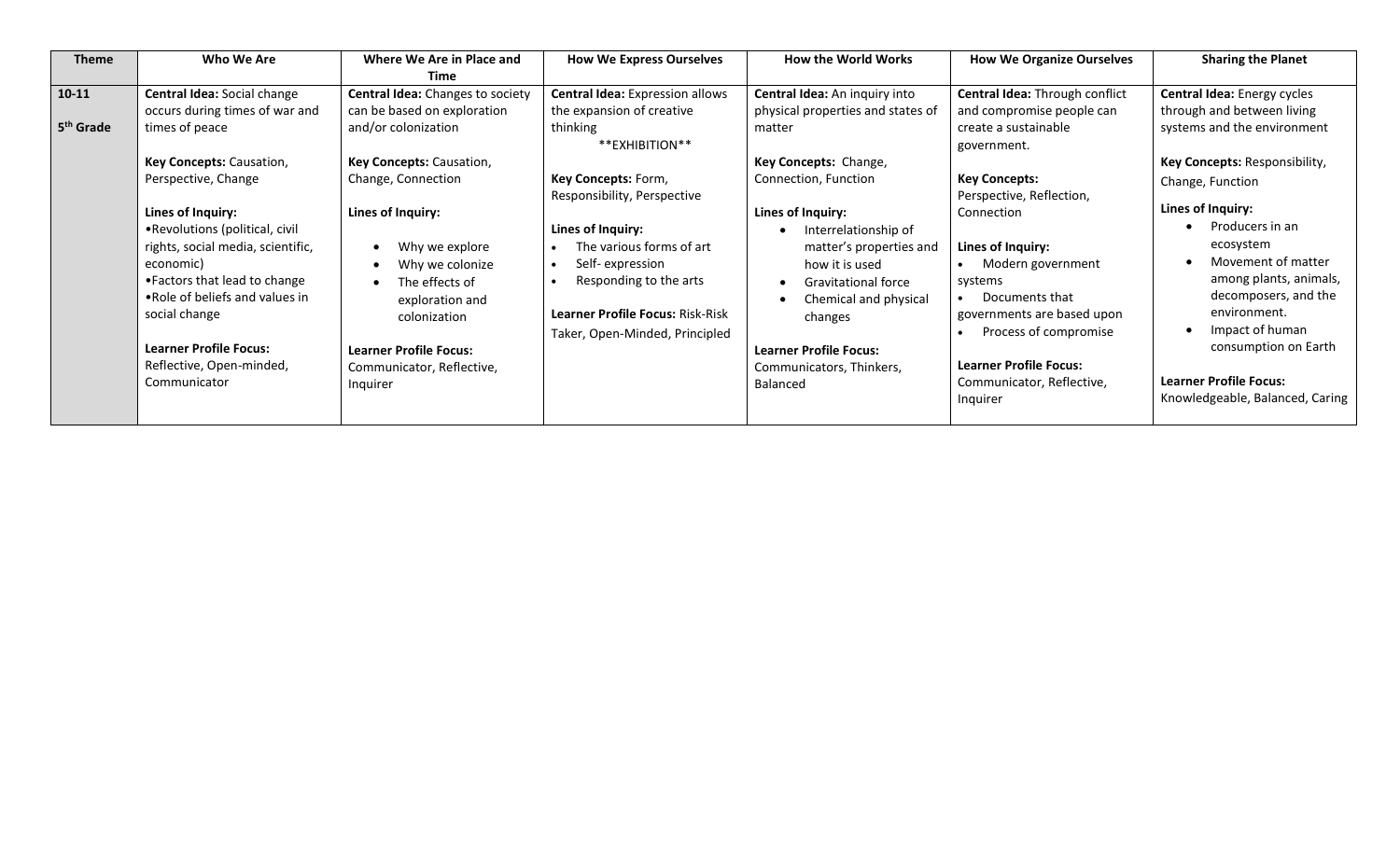## **PYP Checklist: Transdisciplinary Skills, Learner Profile, Attitudes and Concepts**

**Grade Level**: *Kindergarten-5* Date: *Updated Spring 2018* **School:** *South Shore Elementary School* **Year**: *2017-2018*

|                                   | <b>Social Skills:</b> |                         |                |                         |                         |                    | <b>Research Skills:</b> |                         |                                |                 |                         |                 | <b>Thinking Skills:</b> |                         |                    |               |                                 |                              |                         | <b>Communication Skills:</b> |                         |               |                         |                         |                         |              |                         |                         | <b>Self-management Skills:</b> |                           |                         |                   |                                      |                                                                                      |                 |                           |                   |                         |
|-----------------------------------|-----------------------|-------------------------|----------------|-------------------------|-------------------------|--------------------|-------------------------|-------------------------|--------------------------------|-----------------|-------------------------|-----------------|-------------------------|-------------------------|--------------------|---------------|---------------------------------|------------------------------|-------------------------|------------------------------|-------------------------|---------------|-------------------------|-------------------------|-------------------------|--------------|-------------------------|-------------------------|--------------------------------|---------------------------|-------------------------|-------------------|--------------------------------------|--------------------------------------------------------------------------------------|-----------------|---------------------------|-------------------|-------------------------|
| Transdisciplinary<br><b>Theme</b> |                       | Respecting others       | Cooperating    | Resolving conflicts     | <b>Group decision</b>   | Adopting a variety | Formulating             | Observing               | Planning                       | Collecting data | Recording data          | Organizing data | Interpreting data       |                         | Acquisition of     | Comprehension | Application                     | Analysis                     | Synthesis               | Evaluation                   | Dialectical<br>Thairdhe | Metacognition | Listening               | Speaking                | Reading                 | Writing      | Viewing                 | Presenting              | Non-verbal                     | Gross-motor skills        | Fine motor skills       | Spatial awareness | Organization                         | Time<br><br><br><br><br><br><br><br><br><br><br><br><br><br><br><br><br><br><br><br> | <b>Safety</b>   | <b>Healthy lifestyle</b>  | Codes of behavior | Informed choices        |
| Who we are                        | 3/1                   | K                       | K              | $\overline{2}$          | $\overline{\mathbf{4}}$ |                    |                         |                         |                                |                 | $\mathbf{2}$            | $\overline{2}$  |                         |                         |                    |               | $\overline{\mathbf{4}}$         |                              |                         |                              | $5^{\circ}$             |               | К                       | 5 <sub>1</sub>          |                         | $\mathbf{3}$ |                         | $\overline{2}$          | K                              |                           |                         | $\mathbf{K}$      | 5                                    |                                                                                      | K               | $\overline{\mathbf{4}}$   | K/3               | $\mathbf{L}$            |
| Where we are in<br>place and time | 5 <sub>1</sub>        | $\overline{2}$          | K              | $\mathbf{I}$            |                         | $\mathbf{K}$       |                         |                         |                                |                 |                         |                 |                         | $\overline{\mathbf{4}}$ |                    |               |                                 |                              | $\mathbf{I}$            |                              |                         | $5^{\circ}$   | $\overline{2}$          | K                       | 5                       |              |                         | $\overline{\mathbf{4}}$ |                                |                           |                         |                   |                                      | $\overline{\mathbf{4}}$                                                              |                 |                           |                   |                         |
| How we express                    |                       | K                       | $\mathbf{2}$   | $\overline{\mathbf{3}}$ | $\overline{\mathbf{4}}$ |                    |                         | $\overline{\mathbf{4}}$ |                                |                 |                         |                 |                         |                         | $\mathbf{K}$       | $\mathbf{K}$  | $\overline{2}$                  |                              |                         |                              | $\mathbf K$             |               |                         | $\overline{\mathbf{4}}$ | K                       | K            | $\overline{\mathbf{3}}$ | $\mathbf{L}$            | $\overline{2}$                 |                           | $\overline{\mathbf{3}}$ |                   |                                      |                                                                                      |                 |                           |                   |                         |
| ourselves<br>How the world        |                       |                         |                | $\mathbf{K}$            |                         |                    | l 3                     |                         | 5                              | K               | $\overline{\mathbf{4}}$ | K               | $\overline{\mathbf{2}}$ |                         | $5\overline{5}$    |               | $\mathbf{L}$                    | $\overline{\mathbf{3}}$      | $\overline{\mathbf{K}}$ | $\overline{\mathbf{4}}$      |                         |               |                         |                         |                         |              |                         | 5 <sub>1</sub>          |                                |                           |                         |                   | $\overline{\mathbf{3}}$              | $\mathbf{I}$                                                                         | $\overline{4}$  |                           |                   |                         |
| works                             |                       |                         |                |                         |                         |                    |                         |                         |                                |                 |                         |                 |                         |                         |                    |               |                                 |                              |                         |                              |                         |               |                         |                         |                         |              |                         |                         |                                |                           |                         |                   |                                      |                                                                                      |                 |                           |                   |                         |
| How we organize<br>ourselves      |                       | $\overline{\mathbf{4}}$ | 5 <sup>5</sup> | $\overline{\mathbf{3}}$ | $\mathbf{L}$            | $\overline{2}$     |                         | K                       |                                |                 |                         | H.              |                         | 5                       |                    |               | K                               | $\overline{\mathbf{3}}$      |                         | $\mathbf{I}$                 |                         |               | $\overline{2}$          | K                       |                         | $5^{\circ}$  | $\overline{4}$          |                         |                                | $\overline{2}$            |                         |                   | $\overline{\mathbf{4}}$              |                                                                                      |                 | $\mathbf{K}$              |                   | $\overline{\mathbf{3}}$ |
| Sharing the planet                | K                     |                         | $\mathbf{3}$   | $\overline{\mathbf{5}}$ |                         |                    | $\overline{\mathbf{4}}$ | $\mathbf{I}$            |                                |                 |                         |                 | 3                       | $\mathbf{2}$            |                    |               |                                 |                              |                         | $\mathbf{2}$                 | $\overline{\mathbf{4}}$ |               | $\overline{\mathbf{3}}$ | $\overline{2}$          | $\overline{\mathbf{4}}$ |              | К                       | K                       | $5^{\circ}$                    |                           |                         |                   |                                      |                                                                                      |                 |                           | 5                 |                         |
|                                   |                       |                         |                |                         |                         |                    |                         |                         |                                |                 |                         |                 |                         |                         |                    |               |                                 |                              |                         |                              |                         |               |                         |                         |                         |              |                         |                         |                                |                           |                         |                   |                                      |                                                                                      |                 |                           |                   |                         |
| <b>LEARNER</b><br><b>PROFILE</b>  |                       |                         | Who We Are     |                         |                         |                    |                         |                         | Where We Are in Place and Time |                 |                         |                 |                         |                         |                    |               | <b>How We Express Ourselves</b> |                              |                         |                              |                         |               | How the World Works     |                         |                         |              |                         |                         |                                | How We Organize Ourselves |                         |                   |                                      |                                                                                      |                 | <b>Sharing the Planet</b> |                   |                         |
| Balanced                          |                       |                         |                |                         |                         |                    |                         |                         |                                |                 |                         |                 |                         |                         |                    |               | $\mathbf{3}$                    |                              |                         |                              |                         |               | 35                      |                         |                         |              |                         |                         | 34                             |                           |                         |                   |                                      |                                                                                      | <b>K5</b>       |                           |                   |                         |
| Caring                            |                       |                         | $\overline{K}$ |                         |                         |                    |                         |                         |                                | $\mathbf{2}$    |                         |                 |                         |                         |                    |               | $\mathbf K$                     |                              |                         |                              |                         |               | $\overline{\mathbf{3}}$ |                         |                         |              |                         |                         |                                | 45                        |                         |                   |                                      |                                                                                      |                 |                           |                   |                         |
| Communicators                     |                       |                         | 235            |                         |                         |                    |                         |                         |                                | 35              |                         |                 |                         | $\overline{24}$         |                    |               |                                 |                              |                         |                              | K 2 5<br>5              |               |                         |                         |                         |              |                         | $\overline{13}$         |                                |                           |                         |                   |                                      |                                                                                      |                 |                           |                   |                         |
| Inquirer                          |                       |                         |                | 4                       |                         |                    |                         |                         |                                | $\overline{K}$  |                         |                 |                         | K                       |                    |               |                                 |                              |                         | $\overline{K}$ 2<br>K 2 5    |                         |               |                         |                         |                         |              | 234                     |                         |                                |                           |                         |                   |                                      |                                                                                      |                 |                           |                   |                         |
| Knowledgeable                     |                       |                         |                | 23                      |                         |                    |                         |                         |                                | $\mathbf{3}$    |                         |                 |                         | $\vert$ 4               |                    |               |                                 |                              |                         |                              | K                       |               |                         |                         |                         |              | $\vert$ 4               |                         |                                |                           |                         |                   | 245                                  |                                                                                      |                 |                           |                   |                         |
| Open-Minded                       |                       |                         | <b>K5</b>      |                         |                         |                    |                         |                         |                                | <b>K4</b>       |                         |                 |                         |                         |                    |               | K235                            |                              |                         |                              | K234                    |               |                         |                         |                         |              |                         |                         |                                |                           |                         |                   |                                      |                                                                                      |                 |                           |                   |                         |
| Principled                        |                       |                         |                | 34                      |                         |                    |                         |                         |                                |                 |                         |                 |                         |                         |                    |               | 35                              |                              |                         |                              |                         |               | <b>K4</b>               |                         |                         |              |                         |                         |                                |                           |                         |                   |                                      |                                                                                      |                 |                           |                   |                         |
| Reflective                        |                       |                         | <b>K45</b>     |                         |                         |                    |                         |                         |                                | K245            |                         |                 |                         |                         |                    |               | $\vert 4$                       |                              |                         |                              |                         |               | 23                      |                         |                         |              |                         |                         | 5                              |                           |                         |                   |                                      |                                                                                      | $\mathbf{2}$    |                           |                   |                         |
| <b>Risk-Taker</b>                 |                       |                         | K <sub>2</sub> |                         |                         |                    |                         | 13<br>24                |                                |                 |                         |                 |                         |                         | 25<br>$\mathbf{I}$ |               |                                 |                              |                         |                              | $\overline{14}$<br>2345 |               |                         |                         |                         |              | K                       |                         |                                |                           |                         |                   | $\overline{\mathbf{K}}$<br><b>K3</b> |                                                                                      |                 |                           |                   |                         |
| Thinker                           |                       |                         |                |                         |                         |                    |                         |                         |                                |                 |                         |                 |                         |                         |                    |               |                                 |                              |                         |                              |                         |               |                         |                         |                         |              |                         |                         |                                |                           |                         |                   |                                      |                                                                                      |                 |                           |                   |                         |
| <b>ATTITUDES</b>                  |                       |                         |                |                         |                         |                    |                         |                         |                                |                 |                         |                 |                         |                         |                    |               | $\overline{2}$                  |                              |                         |                              |                         |               |                         |                         |                         |              |                         |                         | K                              |                           |                         |                   |                                      |                                                                                      | $\overline{15}$ |                           |                   |                         |
| Appreciation<br>Commitment        |                       |                         |                | $\overline{2}$          |                         |                    |                         | K 24<br>15              |                                |                 |                         |                 |                         |                         |                    |               |                                 | $\overline{K4}$<br>25<br>3   |                         |                              |                         |               |                         |                         |                         |              |                         | $\overline{K}$          |                                |                           |                         |                   |                                      |                                                                                      |                 |                           |                   |                         |
| Confidence                        |                       |                         |                | $\mathbf{2}$            |                         |                    |                         |                         |                                |                 |                         |                 | K                       |                         |                    |               |                                 | $\mathbf{2}$<br>$\mathbf{3}$ |                         |                              |                         |               |                         |                         | $\overline{\mathbf{4}}$ |              |                         |                         |                                |                           |                         |                   |                                      |                                                                                      |                 |                           |                   |                         |
| Cooperation                       |                       |                         | K 34           |                         |                         |                    |                         | $\mathbf{2}$            |                                |                 |                         |                 |                         |                         |                    |               |                                 |                              |                         |                              | $\overline{K}$ 2        |               |                         |                         |                         |              |                         |                         |                                | K                         |                         |                   |                                      |                                                                                      |                 |                           |                   |                         |